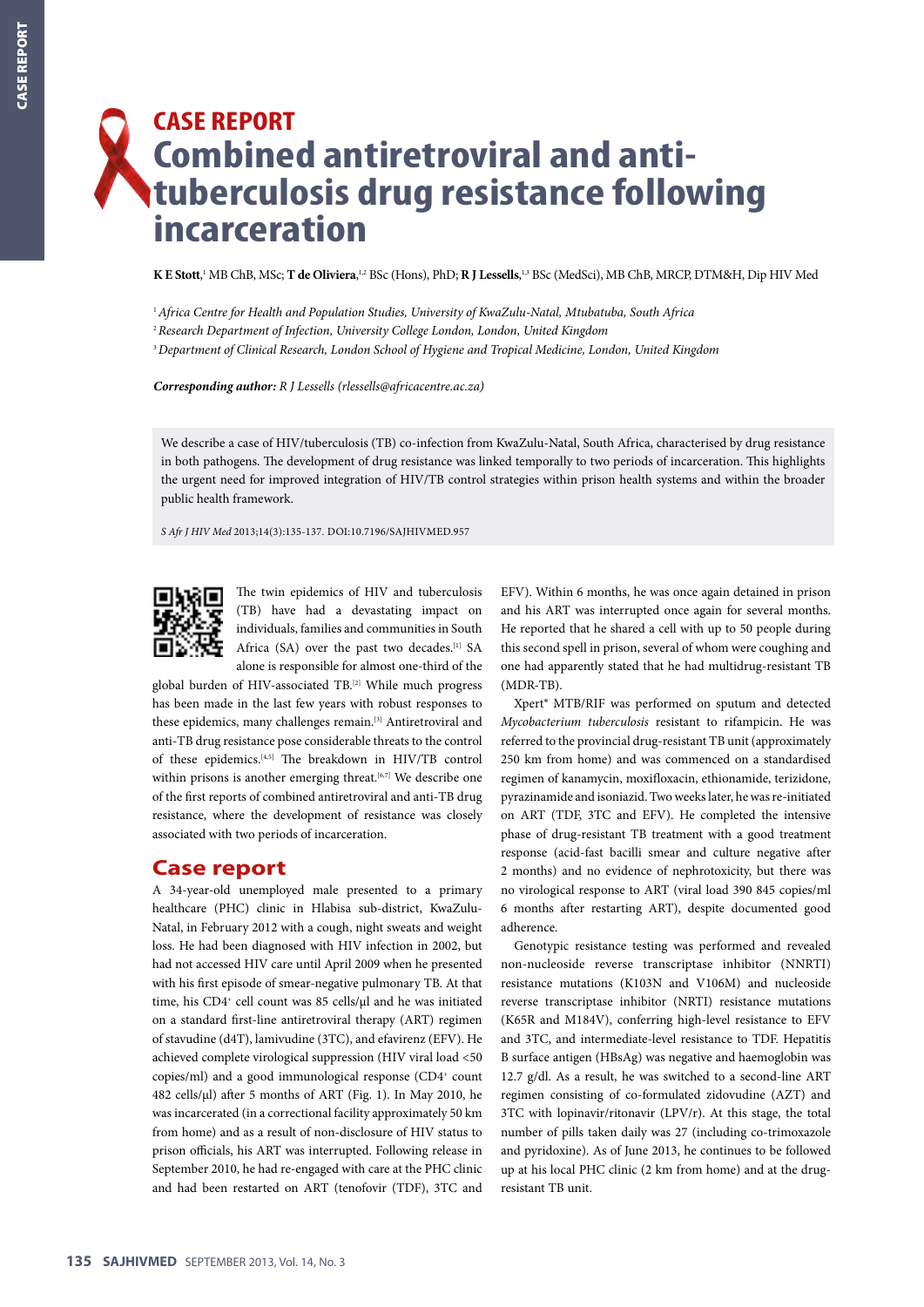### **Consent**

Written informed consent was given by the patient prior to publication**.**

## **Discussion**

The issue of TB control in SA prisons has recently received much attention, as a result of the successful legal action against the Minister of Correctional Services by a former prison inmate who contracted TB while in a correctional facility awaiting trial.<sup>[8]</sup> Here we have described a case where acquisition of drug-resistant TB most likely occurred in prison and the clinical course was compounded by the emergence of antiretroviral drug resistance. This has significance, not only for individual health, with increased treatment complexity and adverse clinical outcomes, but also for the health of the wider community, with the risk of onward transmission of drug-resistant infections. The case here highlights the need for an improved and more integrated approach to HIV/TB prevention and care in prisons, as well as better linkage between prison health services and the public health system.

The incidence of TB disease in prisons worldwide has been shown to be more than 20 times that of the general population.<sup>[9]</sup> This is widely attributed to factors such as overcrowding, poor nutrition, insufficient ventilation and inadequate health services in prisons.[7,10-12] The problem is amplified in countries with a high HIV burden, as HIV infection is the strongest individual risk factor for developing active TB.<sup>[12-14]</sup> HIV prevalence is also often higher than that among the general population, with estimates of 40 - 45% in SA prisons.[15,16] Only 40% of SA correctional centres report segregating inmates on medical grounds, although drug-resistant TB has been cited as the most common reason for such segregation.<sup>[17]</sup> Ventilation is frequently poor;<sup>[6,11]</sup> our patient described small, slit-like windows high up on one exterior wall of his cell. There is a shortage of medical personnel in prisons and delays in accessing care are frequently an issue;<sup>[6,8,11,17]</sup> our patient stated that, during his second period of detention, he had reported his cough and night sweats to prison officials for 3 weeks before he was taken to the prison health facility.

The epidemiology of communicable diseases within and outside prisons is closely related; large numbers of prisoners and staff enter and leave prisons on a daily basis, acting as potential sources of transmission to the community at large. In SA in 2011/ 2012, over 80% of remand detainees<sup>[17]</sup> and 40% of those who received sentences were imprisoned for less than one year.<sup>[18]</sup> Thus, in SA, as elsewhere, prisons act as reservoirs of TB, and inevitably drug-resistant TB, that poses a threat to public health control.<sup>[12,14]</sup> Despite this, control measures for TB, HIV and other communicable diseases are often neglected, relative to measures directed at non-prison populations.<sup>[19]</sup>

Many of the same factors that enhance the spread of TB in prisons encourage the emergence of drug resistance and subsequent transmission of drug-resistant TB.[10,19] Moreover, the failure to ensure prompt recognition and appropriate treatment of drug-resistant cases results in a prolonged infective period, such that transmission risks may be even higher than those associated with drug-susceptible TB.<sup>[11]</sup> There are additional factors that may particularly promote the development of drug-resistant TB in prisons, such as: erratic drug supply and inadequate treatment; access to uncontrolled anti-TB drugs from staff and visitors; and chaotic lifestyles, including transfers between and within prisons. These enhance the likelihood of treatment interruption or default.<sup>[19]</sup>

While there is a paucity of data on antiretroviral drug resistance in prison populations, HIV-positive prisoners receiving ART in Brazil



*Fig. 1. Clinical course of ART with results of viral load (VL) and CD4+ cell count monitoring and timing of treatment interruptions.*

have been found to have high rates of acquired HIV drug resistance;<sup>[20]</sup> and release from prison followed by re-incarceration has been shown to be associated with impaired virological and immunological outcomes while receiving ART.<sup>[21]</sup> Unplanned treatment interruptions are known to promote resistance;<sup>[22-24]</sup> and chaotic lifestyles,<sup>[18,19]</sup> fear of stigmatisation<sup>[18,25]</sup> and poor health services in prisons<sup>[6,25]</sup> are likely to increase the frequency of treatment interruptions. In SA, most prisons do not have dedicated HIV care programmes and those that exist are delivered by external service providers.<sup>[17]</sup> Our patient did not disclose his HIV-positive status or use of ART during either spell in prison, primarily due to fear of stigmatisation. While the timing of the development of ART drug resistance cannot be ascertained definitively in this case, it is plausible that the unscheduled interruption of treatment during the first period of incarceration could have led to the initial emergence of resistance. Certainly the interruption of ART, the emergence of ART drug resistance and the resultant drop in CD4<sup>+</sup> cell count would have substantially increased the risk of developing TB disease.[26] We cannot definitively reject the possibility that ART resistance emerged prior to incarceration or that super-infection with a drug-resistant HIV strain occurred during incarceration.

The interdependence of numerous transmission risk factors necessitates a multifaceted approach to TB control in prisons, involving improvement in case finding, reductions in overcrowding and improvements in environmental conditions such as ventilation and airflow.[6,10-12,14] Robust evidence for action already exists: a modelling analysis based on conditions for inmates awaiting trial in Pollsmoor prison, Cape Town, suggested a potential reduction in TB transmission rates of 50% if active case finding and national minimum standards of cell occupancy were implemented; and a reduction of 94% if international environmental standards were adopted.<sup>[11]</sup> Screening and case detection in prisons worldwide has, until recently, been limited by suboptimal diagnostic tools and a lack of adequate laboratory facilities.<sup>[27]</sup> There is some evidence to suggest that screening prisoners using Xpert MTB/RIF could be a costeffective means to reduce transmission of drug-resistant TB in settings with a high burden of drug resistance.<sup>[28]</sup> The recent announcement that correctional facilities in SA will now be prioritised for deployment of Xpert MTB/RIF offers strong encouragement.[29] However, research is needed to inform policies on the optimal use of Xpert MTB/RIF within prison health services, and any strategy must be linked to appropriate treatment programmes and proper segregation processes.